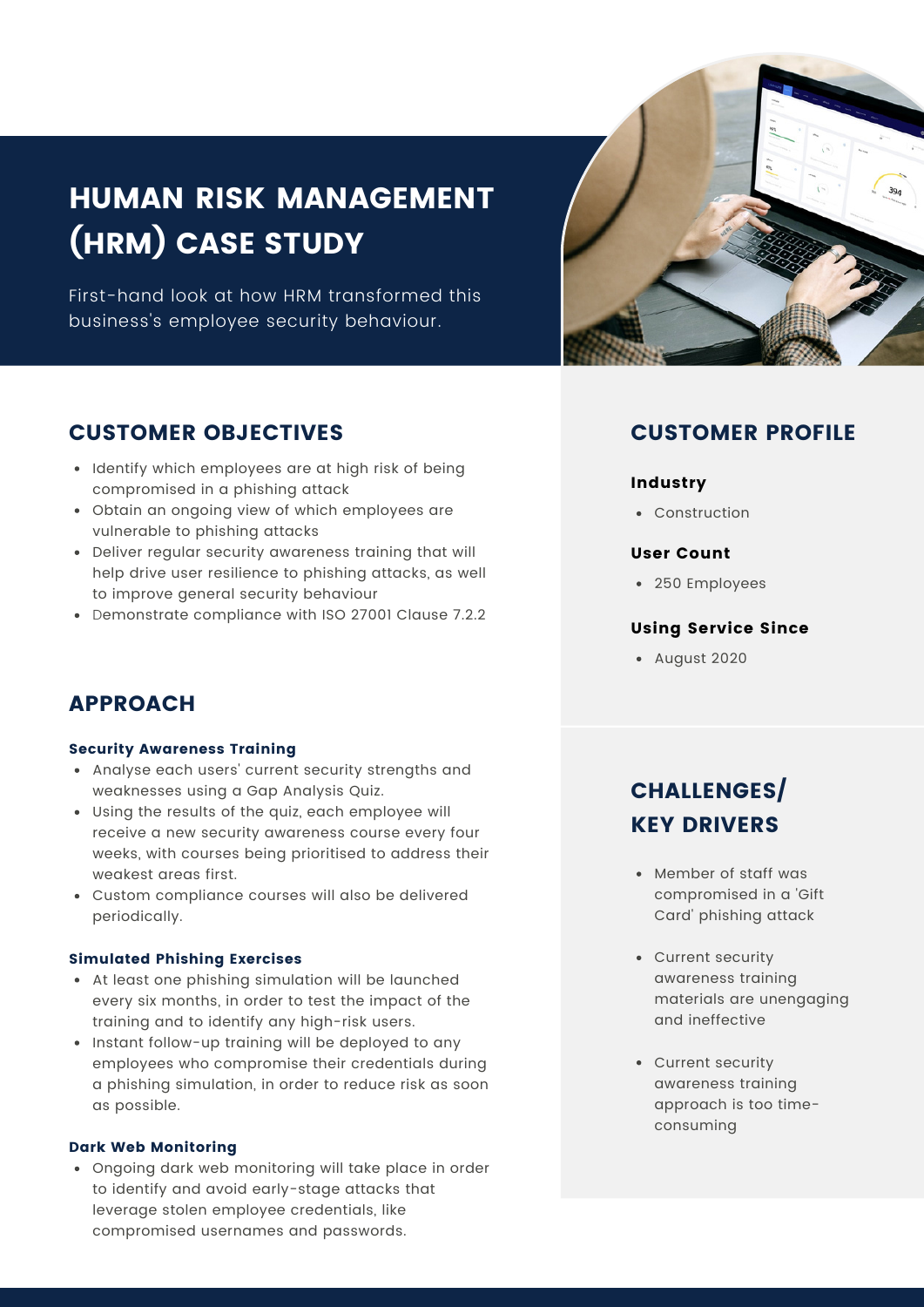# **THE IMPACT - RISK SCORE**

In order to measure the impact of the customer's Human Risk Management program, key risk metrics were taken both at the very start of the program and after seven months of activity.

Below, you'll see the 'company' risk score (all risk metrics fused together), a 'training' risk score, (a combination of course grades and course completion percentages), a 'phishing' risk score (the collated opened, clicked and compromised rates during phishing simulations) and a 'dark web' risk score (based on how much of your business's sensitive data is exposed on the dark web).

## RISK SCORE

Having conducted seven months of security awareness training, periodic simulated phishing exercises and dark web breach scanning, the customer's overall human risk score was reduced by 152 points - moving them from 'Medium' risk to 'Low' risk.

The phishing risk within the business drastically decreased by 100 points, meaning that the employees were considerably better at spotting, avoiding and reporting suspected attacks.